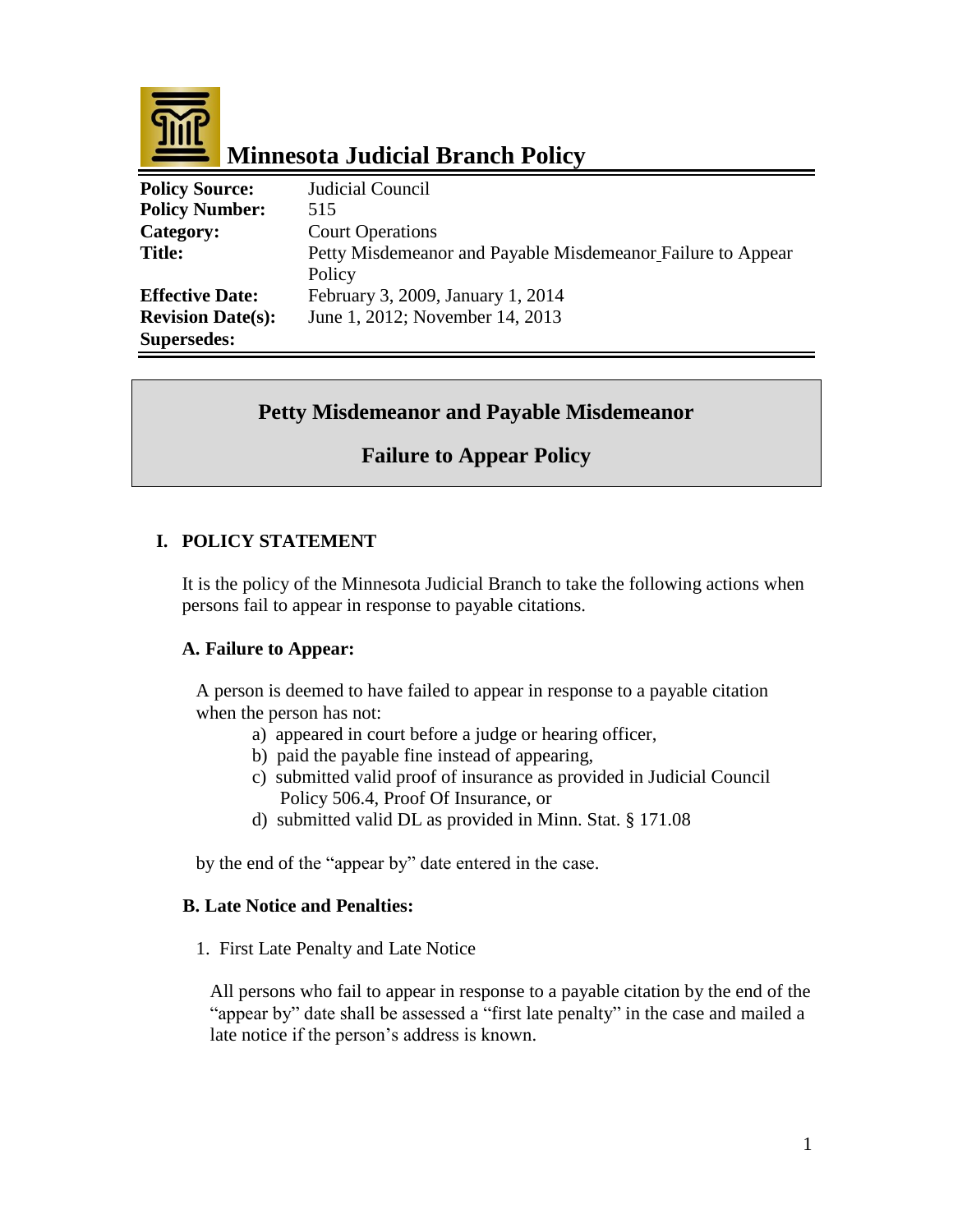The late notice shall inform the defendant of the assessment of the first late penalty, the assessment of the second late penalty if the defendant fails to appear within 30 days, and other consequences for failing to appear.

2. Second Late Penalty

All persons who fail to appear in response to the citation by the end of day, 30 days after assessment of the first late penalty or 30 days from the date of the last late notice generated, whichever is later, shall be assessed a "second late penalty" in the case and the case shall be processed as provided in paragraphs C-E.

3. Waiver of Late Penalties

Late penalties may be waived only by a judge or referee, except as follows:

- a. Hearing officers may administratively waive the first or second late penalties or both when a person attends a hearing officer appointment after the penalty has been assessed, unless the case is in an open Referred to Collections status.
- b. The court administrator or designee, and the Court Payment Center Accounting Manager or designee may administratively waive late penalties if the court administrator/CPC Manager/designee determines that:
	- 1) a penalty was automatically assessed before a payment could be applied;
	- 2) a person attempted but was unable to make payment by phone or online due to technical issues beyond the person's control; or
	- 3) a person was unable to appear for circumstances beyond the person's control.

#### **C. Convictions/Adjudications of Guilt:**

1. Petty Misdemeanor Cases<sup>1</sup>:

Pursuant to Minn. Stat. § 609.491, subd. 1, court administration shall administratively enter a plea of guilty and conviction when a person fails to appear in a petty misdemeanor case.<sup>2</sup>, except as provided in this paragraph.

A conviction<sup>3</sup> shall not be entered under Minn. Stat. § 609.491, subd. 1, when a person fails to appear if a person makes some attempt to appear in court for a petty misdemeanor offense, but later fails to appear for a scheduled court date, *State v. Haney*, 600 N.W.2d 469 (Minn. App. 1999).

 $\overline{a}$ 

<sup>&</sup>lt;sup>1</sup> See I. G . 4 6 for definition of Petty Misdemeanor Case.

<sup>2</sup> Failing to pay a fine in lieu of appearing in court in response to a citation is *not* a failure to pay under Minn. Stat. § 171.16, subd. 3.

<sup>&</sup>lt;sup>3</sup> See 506.1, Statewide Payable Offense Policy for entry of conviction when a partial payment is made or payment agreement is entered into.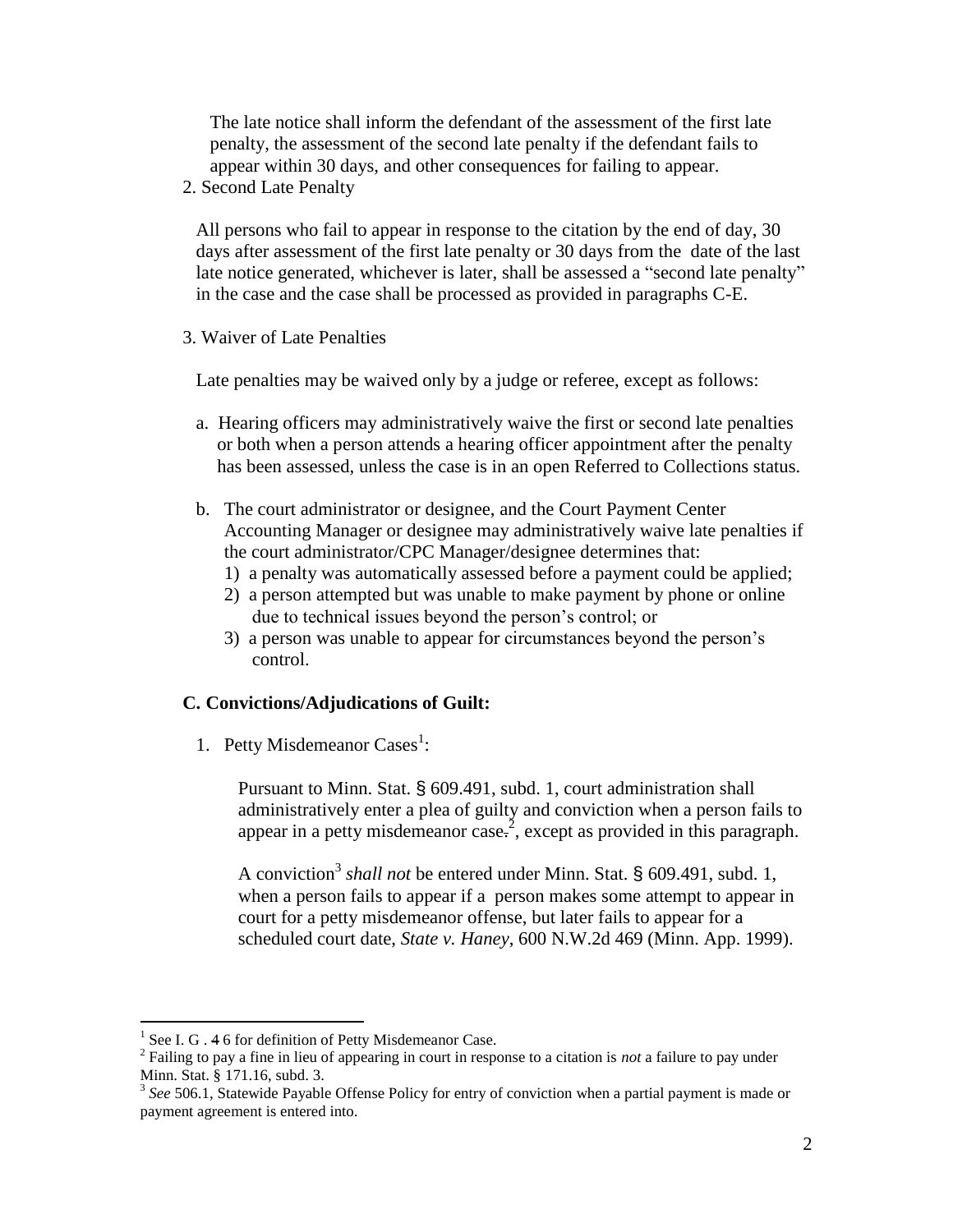2. Payable Misdemeanor Cases<sup>4</sup>:

Court administration shall not administratively enter a plea of guilty or conviction when a person fails to appear in a payable misdemeanor case.<sup>5</sup>

#### **D. Administrative License Sanctions.**

Court administration shall notify:

- 1. The Department of Public Safety (DPS) when a person fails to appear in a petty misdemeanor or payable misdemeanor case, as required under Minn. Stat. § 169.92, subd. 4, except when the vehicle description and registration number required for the suspension of a driver's license are not provided by law enforcement on the citation.
- 2. DPS when a person charged with "No Proof of Insurance" or "No Insurance" in violation of Minn. Stat. §§ 169.791 or 169.797, respectively, fails to provide valid proof of insurance within ten (10) days after the "appear by" date.
- 3. The Department of Natural Resources when a person fails to appear in a payable misdemeanor case charging a violation of game and fish laws, as provided under Minn. Stat. § 97A.421.

# **E. Warrants.**

When a person fails to appear in a payable misdemeanor case, it remains a local decision whether the court will schedule an arraignment date, send notice, issue a bench warrant for the person's arrest, refer the case to the prosecutor for a warrant and complaint, and/or take no further action.

# **F. Scope.**

 $\overline{a}$ 

- 1. This policy applies to petty misdemeanors and payable misdemeanor cases only. It is not intended to apply to cases in which a person fails to appear in a misdemeanor case that requires a court appearance.
- 2. This policy applies to payable cases under the jurisdication of the adult criminal court. It does not apply to cases under the jurisdiction of the juvenile court.

<sup>&</sup>lt;sup>4</sup> See I. G.5 for definition of Payable Misdemeanor Case.

<sup>5</sup> See [209\(b\), Collection of Past-Due Accounts,](http://courtnet.courts.state.mn.us/Documents/100/docs/Human_Resources/Collection_of_Past_Due_Accounts_2010.doc) for policy on referring these cases to collections and revenue recapture.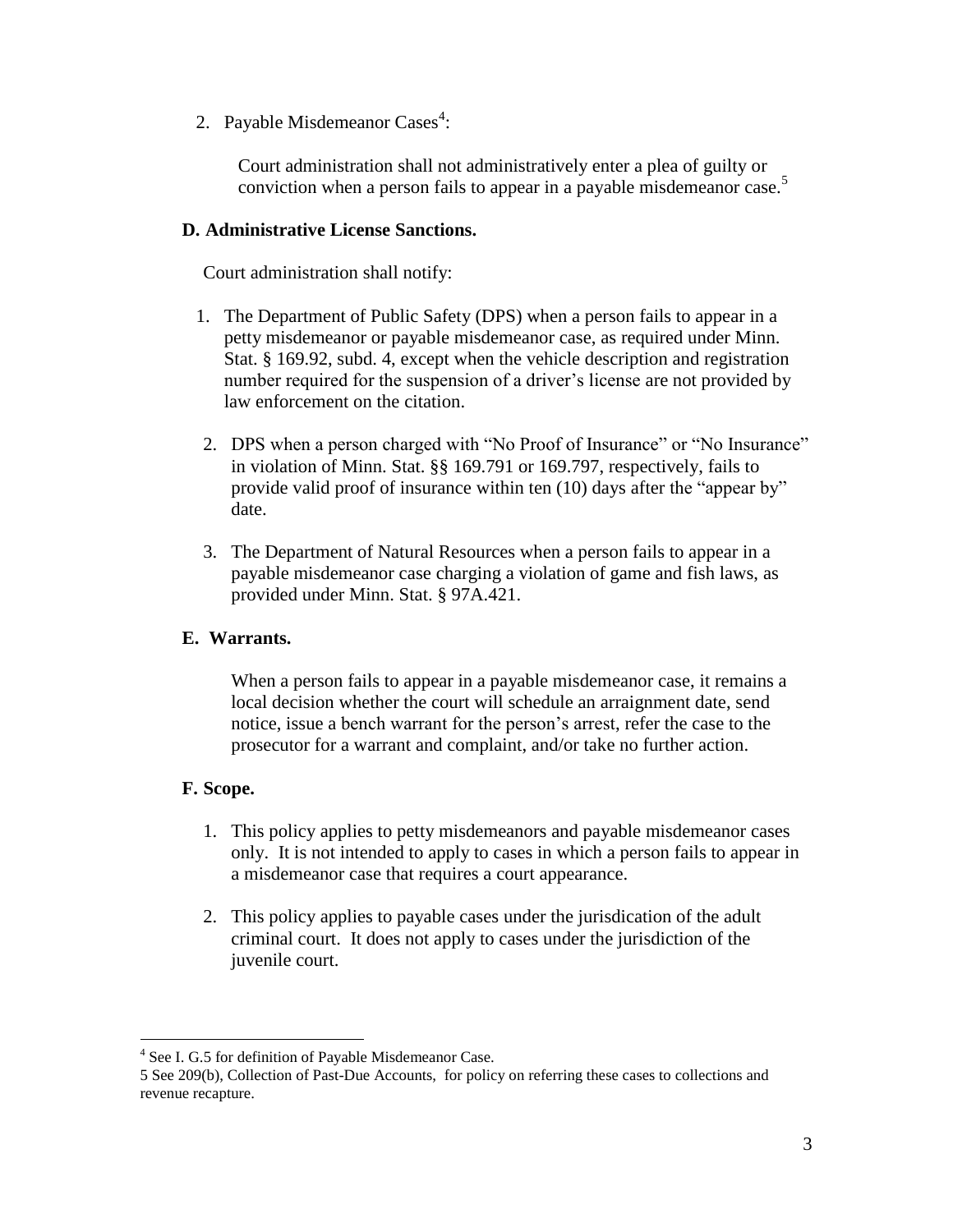3. This policy applies in all counties and to the Minnesota Court Payment Center. Hennepin and Ramsey Counties are exempt from applying this policy while they process payable cases in ViBES to the extent it is inconsistent with existing programming in ViBES.

# **G. Definitions.**

For purposes of this policy the following definitions apply:

- 1. By the end of day or date. When a person is required to respond by the "end of day" or "end of date", the person must respond by  $11:59$  p.m. on that day or date.
- 2. Court Administration. Court administration means the Court Administrator's Office in the county of venue, or the Court Payment Center (CPC).
- 3. Late Penalty. A late penalty is a monetary penalty administratively assessed in a payable case for failing to appear. The first late penalty is \$5. The second late penalty is \$25.
- 4. Payable Cases. Payable cases are cases initiated by citation in which all the charges have been designated as payable statutory or administrative rule offenses by the Judicial Council, or payable ordinance offenses by a District Court, as authorized under Minn. R. Crim. P. 23.03.
- 5. Payable Misdemeanor Case. A payable misdemeanor case is a payable case with at least one misdemeanor offense charged.
- 6. Petty Misdemeanor Case. A petty misdemeanor case is one in which all charges are either petty misdemeanors or misdemeanors on the Statewide Payables List that have been certified as a petty misdemeanor under Minn. R. Crim. P. 23.04, or a payable misdemeanor charge has been dismissed and all of the remaining charges are petty misdemeanors. A payable misdemeanor with a payable fine of \$300 or less is not a petty misdemeanor charge. All petty misdemeanors offenses in violation of statute or administrative rule are payable. Petty misdemeanor ordinance violations are payable if designated as a payable by the District Court.<sup>6</sup>

# **II. IMPLEMENTATION AUTHORITY**

Implementation of this policy shall be the responsibility of the State Court Administrator and the Chief Judges of the Judicial Districts.

# **III. EXECUTIVE LIMITATIONS**

 $\overline{a}$ 

 $^6$  Minn. R. Crim. P. 23.03, subd. 2(2); 506.1, Statewide Payable Offense Policy.